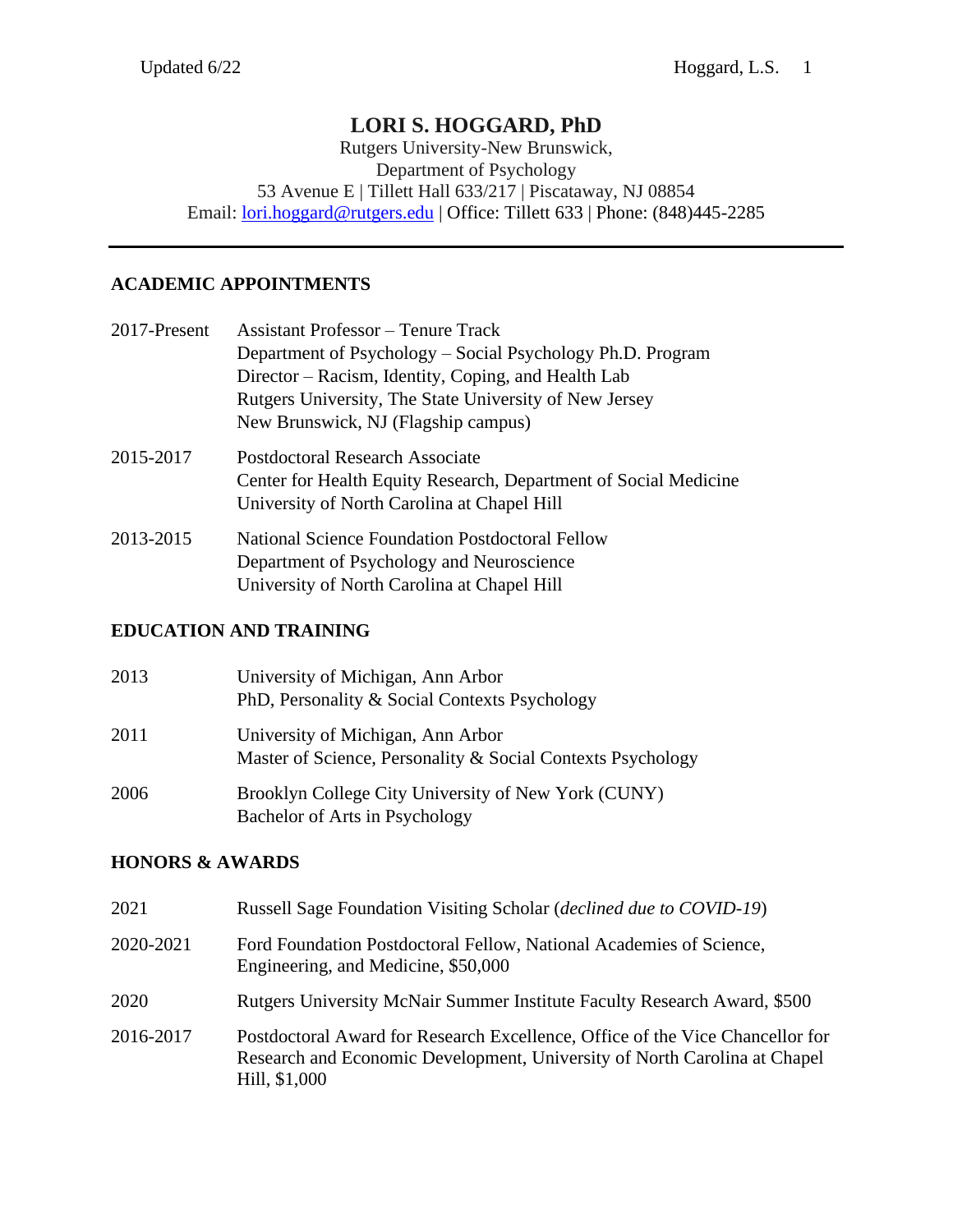| 2014       | Young Investigators Colloquium Conference Travel Award, American<br>Psychosomatic Society, \$500                                                                |
|------------|-----------------------------------------------------------------------------------------------------------------------------------------------------------------|
| 2014       | Meritorious Citation Poster Award, American Psychosomatic Society                                                                                               |
| 2013       | Robert Wood Johnson, Health & Society Scholar, Finalist                                                                                                         |
| 2013       | Hough Summer Research Fellowship for Psychology and Ethics, University of<br>Michigan, \$1,500                                                                  |
| 2012       | Ford Foundation Dissertation Fellowship, National Academies of Science,<br>Engineering, and Medicine (Honorable Mention)                                        |
| 2012       | Roger W. Brown Research Award, University of Michigan, \$500 (awarded to a<br>graduate student conducting research in the field of prejudice or discrimination) |
| 2011       | Barbara A. Oleshansky Memorial Research Award, University of Michigan,<br>\$1,000 (awarded to outstanding women graduate students)                              |
| 2009, 2010 | Ford Foundation Predoctoral Diversity Fellowship, National Academies of<br>Science, Engineering, and Medicine (Honorable Mention)                               |
| 2008-2011  | Rackham Graduate School Merit Fellow, University of Michigan                                                                                                    |

# **RESEARCH INTERESTS**

My research focuses on racial discrimination as a chronic psychosocial stressor that heightens African Americans' risk for physical (e.g., cardiovascular disease) and mental (e.g., depression and anxiety) health concerns. I focus on: (1) elucidating whether racial discrimination is a distinct stressor for African Americans with physiological and psychological consequences that exceed those of non-race-related stressors, (2) explicating the mechanisms that underlie the associations between racial discrimination experiences and deleterious outcomes, and (3) identifying person-related characteristics that serve as potential protective or vulnerability factors (e.g., racial identity) in the context of racial discrimination. My latest interests include structural racism and the development and implementation of anti-racism interventions.

# **GRANTS**

### **Awarded**

| 2022      | Rutgers University Institute for the Study of Global Racial Justice<br>"Black Bodies, Black Health: Police Exposure & Physiological Functioning<br>among African American Men"<br>Principal Investigator, Total costs: \$15,000 |
|-----------|---------------------------------------------------------------------------------------------------------------------------------------------------------------------------------------------------------------------------------|
| 2021-2023 | Russell Sage Foundation, Social, Political and Economic Inequality (R-2006-<br>25960)                                                                                                                                           |
|           | "Police Exposure and Socioeconomic Well-being among African American<br>Men"                                                                                                                                                    |
|           | Principal Investigator, Total costs: \$161,140                                                                                                                                                                                  |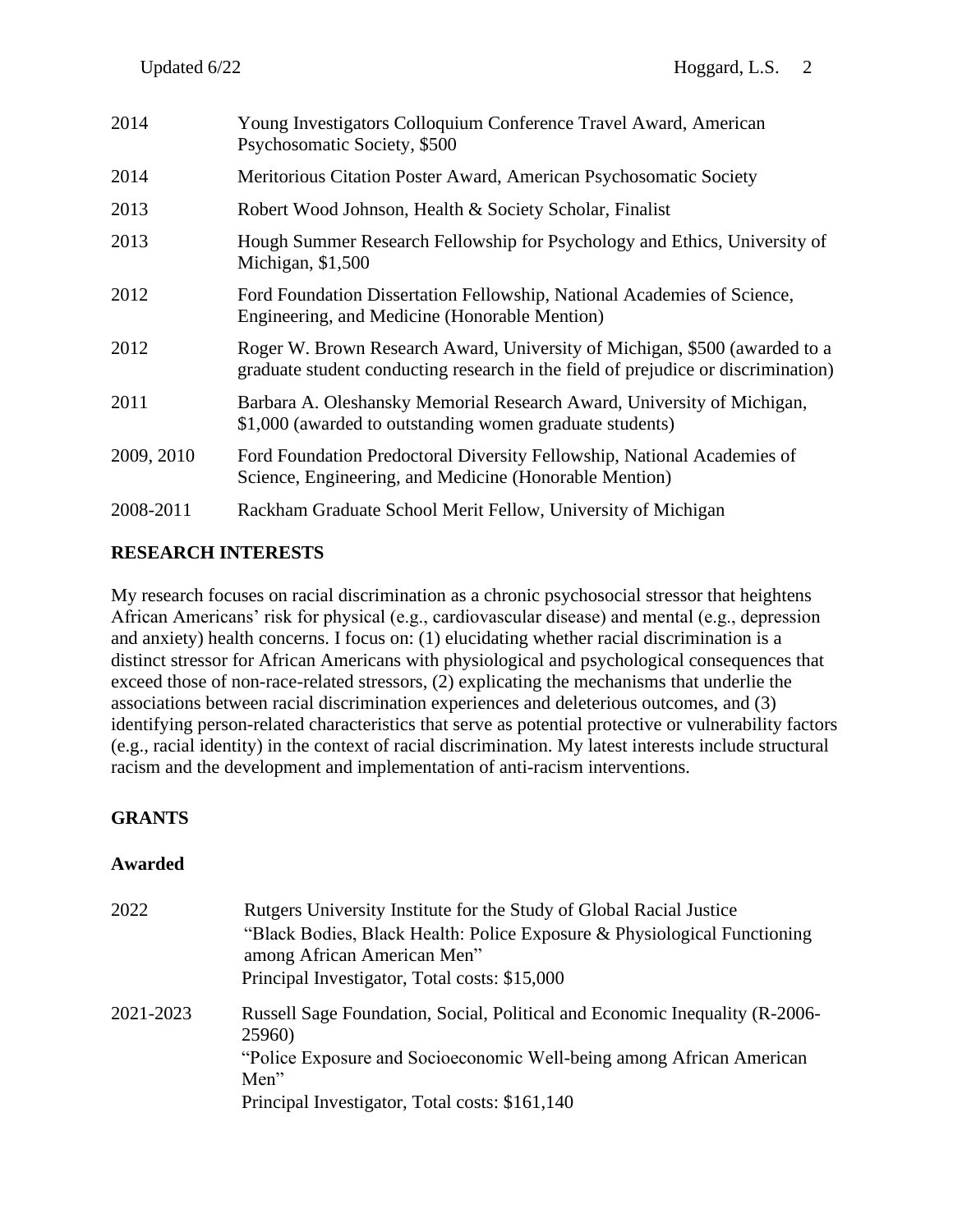| 2020      | <b>Research Council Grant from Rutgers University</b><br>"Racial Bias among Medical Providers and Pregnancy-Related Treatment"<br>Principal Investigator, Total costs: \$5,000                                                                                                                                                  |
|-----------|---------------------------------------------------------------------------------------------------------------------------------------------------------------------------------------------------------------------------------------------------------------------------------------------------------------------------------|
| 2019      | Rutgers University Program for Early Career Excellence (PECE) Mini Grant<br>"Improving the Strained Relations between African American Communities<br>and Law Enforcement"<br>Principal Investigator, Total costs: \$500                                                                                                        |
| 2016      | North Carolina Translational and Clinical Sciences Institute (CTSA) Pilot Grant<br>(2KR801606)<br>"The Association between Neighborhood Disadvantage and Cardiovascular<br>Disease Risk among Black Men Residing in Durham, North Carolina"<br>Principal Investigator, Total Costs: \$2,000<br>(Relinquished due to relocation) |
| 2013-2016 | National Science Foundation Social, Behavioral, & Economic Sciences<br>Postdoctoral Award (SMA-1305679)<br>"Racial Discrimination, Coping, and Underlying Processes in African American<br>Young Adults"<br>Co-Principal Investigator (Nominally), Total Costs: \$190,261                                                       |
| 2013      | Rackham Graduate School Spring-Summer Research Grant, University of<br>Michigan, Total Costs: \$6,000                                                                                                                                                                                                                           |
| 2011      | Alliance for Graduate Education and the Professoriate Program (AGEP) Student<br>Mini-Grant, University of Michigan, Total Costs: \$1,100                                                                                                                                                                                        |
| 2009      | Rackham Graduate School Student Research Grant, University of<br>Michigan, Total Costs: \$1,500                                                                                                                                                                                                                                 |

### **PUBLICATIONS**

† Indicates graduate student co-author

\* Indicates current or former undergraduate student co-author

### **Peer-Reviewed Journal Articles**

- **Hoggard, L.S.**, Volpe, V.V., †Hatton, V.L., †Jones, S.J., †Tikhonov, A.A., & \*Davis, S.E. (2022). "Now I just need something sweet": Racial discrimination, emotional eating, and health in African Americans. *Social Science & Medicine.*
- Beatty Moody, D.L., Waldstein, S.R., Leibel, D.K., **Hoggard, L.S.**, Gee, G.C., Ashe, J.J., Brondolo, E., Al-Najjar E., Evans, M.K., & Zonderman, A.B. (2021). Race and other sociodemographic categories are differentially linked to multiple dimensions of interpersonal-level discrimination: Implications for intersectional, health research. *PLOS One*, *16*(5): e0251174.
- Volpe, V.V., **Hoggard, L.S.,** Lipsey, N.P., & Kozak, N.U. (2021). Black–white racial disparities in COVID-19: Awareness and framing of decision-making rationales. *Stigma*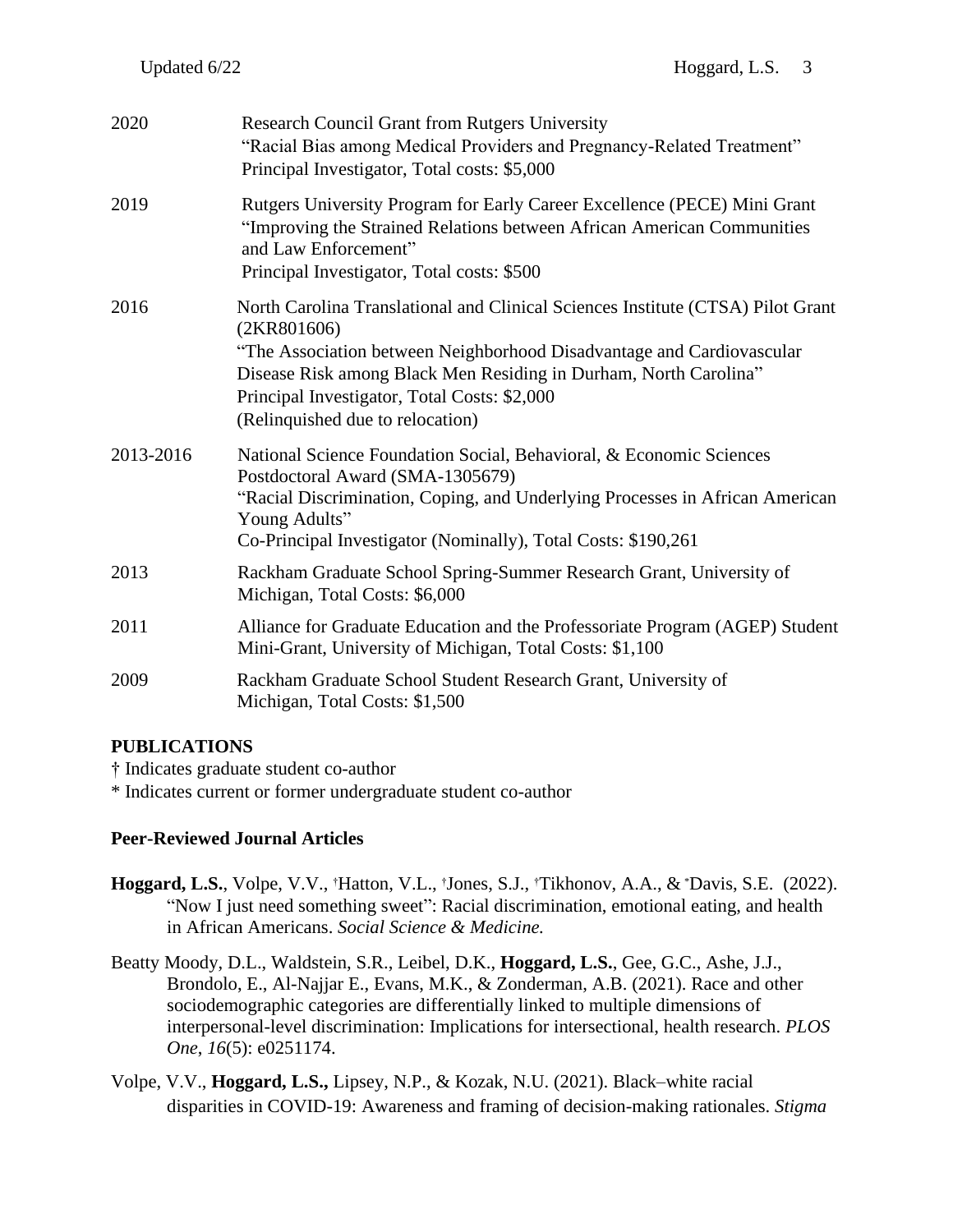*and Health*, *6*(3), 263–271.

- Hope, E.C., Brinkman, M., **Hoggard, L.S.,** Stokes, M.N., †Hatton, V.L., Volpe, V.V., & Elliot, E. (2021). Black adolescents' anticipatory stress responses to multilevel racism: The role of racial identity. *American Journal of Orthopsychiatry, 91*(4), 487–498.
- Volpe, V.V., **Hoggard, L.S.,** Willis, H.A., & Tynes, B.M. (2021). Anti-Black structural racism goes online: A conceptual model for racial health disparities research. *Ethnicity & Disease*, *31*(1), 311-318.
- Ellis, K.R., Hecht, H.K., Young, T.L., Oh, S., Thomas, S., **Hoggard, L.S.**, †Ali, Z., Olawale, R., Carthron, D., Corbie-Smith, G., & Eng, E. (2020). Chronic disease among African American families: A systematic scoping review. *Preventing Chronic Disease*, *17*, 1-15.
- Brownlow, B.N, Sosoo, E.E., Long, R.N., **Hoggard, L.S**., Burford, T.I., & Hill, L.K. (2019). Gender differences in the impact of racial discrimination on mental health among Black Americans. *Current Psychiatry Reports*, *21*, 1-14.
- **Hoggard**, **L.S.**, Volpe, V., Thomas, A., \*Wallace, E., & Ellis, K.R. (2019). The role of unhealthy behaviors in the links between racial discrimination and physical and mental health. *Journal of Behavioral Medicine, 42*(6), 1091-1103.
- **Hoggard, L.S.**, Powell, W., Upton, R., Seaton, E.K., & Neblett, E.W. (2019). The role of personal growth initiative in the racial discrimination-depressive symptoms relationship among African American men: A moderated mediation model. *Cultural Diversity and Ethnic Minority Psychology*, *25*(4), 472-482.
- Volpe, V.V., Lee, D.B., **Hoggard, L.S.**, Jones, B., & Rahal, D. (2019). Racial discrimination and acute physiological responses among Black young adults: The role of racial identity. *Journal of Adolescent Health, 64*(2), 179-185*.*
- Hill, L.K. & **Hoggard, L.S.** (2018). Active coping moderates associations among racerelated stress, rumination, and depressive symptoms among African American women transitioning to adulthood. *Development and Psychopathology, 30*(5), 1817-1835.
- **Hoggard, L.S.**, & Hill, L.K. (2018). Examining how racial discrimination impacts sleep quality in African Americans: Is perseveration the answer? *Behavioral Sleep Medicine*, *16*(5), 471–481.
- Bernard, D.L., **Hoggard, L.S.,** & Neblett, E.W. (2018). Racial discrimination, racial identity, and impostor phenomenon: A profile approach. *Cultural Diversity and Ethnic Minority Psychology, 24*(1), 51-61.
- Hill, L.K., **Hoggard, L.S.**, Richmond, A.S., Gray, D.L., Williams, D.P., & Thayer, J.F. (2017). Examining the association between perceived discrimination and heart rate variability in African Americans. *Cultural Diversity and Ethnic Minority Psychology, 23*(1), 5-14.
- **Hoggard, L.S.**, Jones, S.C.T., & Sellers, R.M. (2017). Racial cues and racial identity: Implications for how African Americans experience and respond to racial discrimination. *Journal of Black Psychology, 43*(4), 409-432.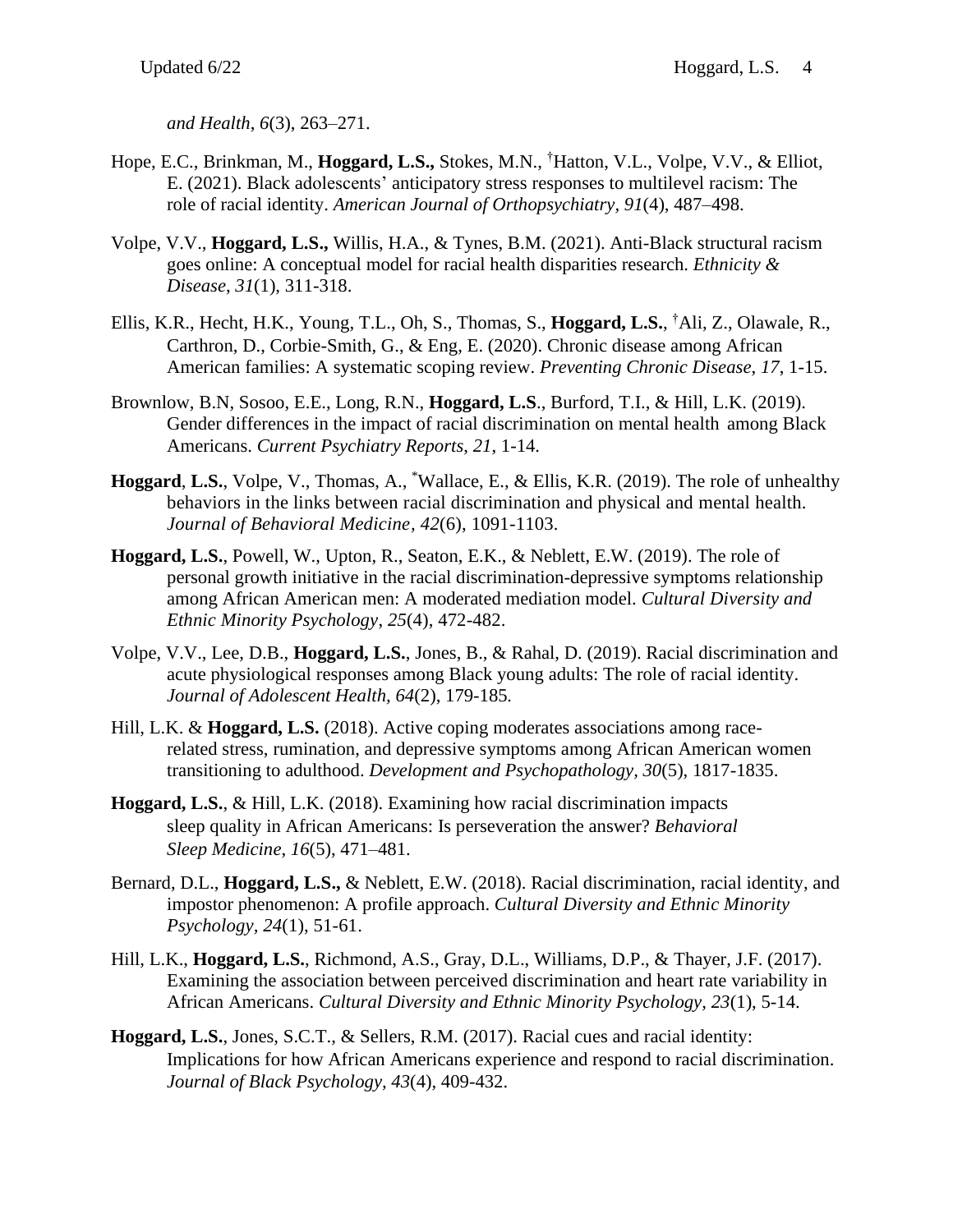- Hope, E.C., **Hoggard, L.S.**, & Thomas, A. (2015). Emerging into adulthood in the face of racial discrimination: Psychological, physiological, and sociopolitical consequences for African American youth. Psychological, physiological, and sociopolitical consequences for African American youth. *Translational Issues in Psychological Science*, *1*(4), 342- 351. \*Featured as cover story in APA Monitor on Psychology (June 2016)
- **Hoggard, L.S.**, Hill, L.K., Gray, D.L., & Sellers, R.M. (2015). Capturing the cardiac effects of racial discrimination: Do the effects "keep going"? *International Journal of Psychophysiology*, *97*(2), 163-170.
- **Hoggard, L.S.**, Byrd, C.M., & Sellers, R.M. (2015). The lagged effects of racial discrimination on depressive symptomology and interactions with racial identity. *Journal of Counseling Psychology*, *62*(2), 216-225.
- **Hoggard, L.S.**, Byrd, C.M., & Sellers, R.M. (2012). A comparison of appraisals and coping to racially and non-racially stressful events in African Americans. *Cultural Diversity and Ethnic Minority Psychology*, *18*(4), 329-339.

#### **Manuscripts under revision or review**

- Volpe, V.V., **Hoggard, L.S.**, Skinner, O.D., Holochwost, S.J., & †Hatton, V.L. (under revision). Perceptions of mental and physical health of Black individuals: Intersections of skin tone, sex, and rater race. Manuscript invited for resubmission.
- Chung, J.M., Harris, K., Zhang, S., Adel, M., Lafci, F., Debrosse, R., & **Hoggard, L.S.**, (under review). The Personality Expression of Racialized Undergraduate Students in Everyday Life. Manuscript under review.
- †Tikhonov, A.A., Espinosa, A., Huynh, Q., **Hoggard, L.S.**, Anglin, M. (under review). You're Tearing me apart! Racial/Ethnic discrimination, bicultural identity, and mental health. Manuscript under review

### **Manuscripts in preparation**

- **Hoggard, L.S.**, Cipollina, R., Ali, Z., Arnold, N., & Sanchez, D.T. (in prep). Neighborhood watch programs and expectations of racial stereotyping and threat for African Americans. Manuscript in preparation.
- **Hoggard, L.S.**, Volpe, V.V., & †Hatton, V.L. (in prep). Laypersons' racial bias during the era of COVID. Manuscript in preparation.
- **Hoggard, L.S.**, †Jones, S.J., Volpe, V.V., & †Hatton, V.L. (in prep). To protect and serve? An examination of African Americans' perceptions of police officers and responses to police contact. Manuscript in preparation.
- †Hatton, V.L., Sadural, E., \*Green, A., Ando, S., & **Hoggard, L.S.** (in prep). "She'll be fine": The pregnancy mortality gap and the influence of health beliefs and empathy on pregnancy treatment. Manuscript in preparation.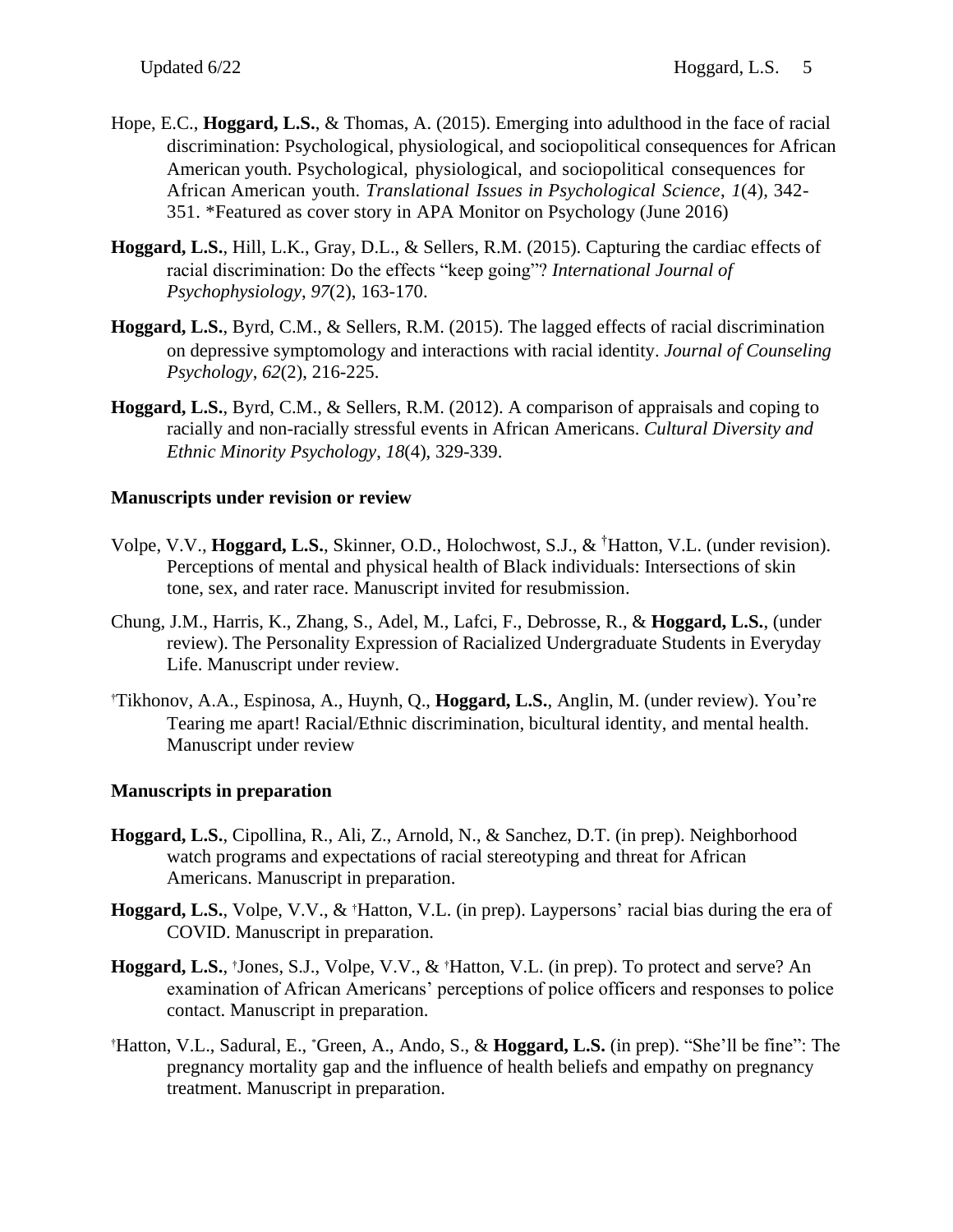## **Book Chapter**

Hill, L.K. & **Hoggard, L.S.** (2018). Cultural influences on parasympathetic activity. In J.M. Causadias, E.H. Tezler, & N.A. Gonzalez (Eds.), *Handbook on Culture & Biology* (pp. 345-367). Hoboken, NY: Wiley.

## **Other Published Work**

Hope, E.C., **Hoggard, L.S.**, & Thomas, A. (2016, June). Becoming an adult in the face of racism: The transition from adolescence to adulthood has unique physiological, psychological and sociopolitical consequences for African American youth. *Monitor on Psychology*, *47*(6). Retrieved from http://www.apa.org/monitor/

### **PROFESSIONAL PRESENTATIONS**

- † Indicates graduate student co-author
- \* Indicates current or former undergraduate student co-author

### **Paper Presentations**

- **Hoggard, L.S.** (2022, April). Neighborhood watch programs and expectations of racial stereotyping and threat for African Americans. Invited talk to be presented at the 2022 Society for Affective Science Virtual Conference. [Virtual Talk]
- **Hoggard, L.S.** (2020, February). Racial discrimination, emotional eating, and health. Invited talk Presented at the Emotion Conference at 2020 Annual Meeting of the Society for Personality and Social Psychology, New Orleans, LA.
- **Hoggard, L.S.** (2017, October). Examining how race-based unfair treatment impacts physiological activity among African American women, in D. Levy-Green (Chair), *The Effects of Stigma-Based Stressors on Cognitive, Psychological, and Physiological Well-Being.* Symposium presented at 2017 Society for Experimental Social Psychology Conference, Boston, MA.
- **Hoggard, L.S.** (2016, July). Racial cues and African Americans' physiological responses to racial discrimination, in F. Webb (Chair), *Racial Discrimination, Coping, & Identity in the Lives of African Americans.* Symposium presented at 4<sup>th</sup> Biennial American Psychological Association Division 45 Research Conference, Palo Alto, CA.
- **Hoggard, L.S.** (2014, March) "New" methodological approaches to studying racial discrimination: Beyond retrospective recall. Roundtable presented at the 2014 Society for Research on Adolescence Biennial Meeting, Austin, TX.
- **Hoggard, L.S.** (2013, July). Racial discrimination lagged effects and racial identity. Paper presented at 2013 American Psychological Association Annual Convention, Honolulu, HI.
- **Hoggard, L.S.** (2012, May). Appraisals and coping for racial and nonracial stressors: The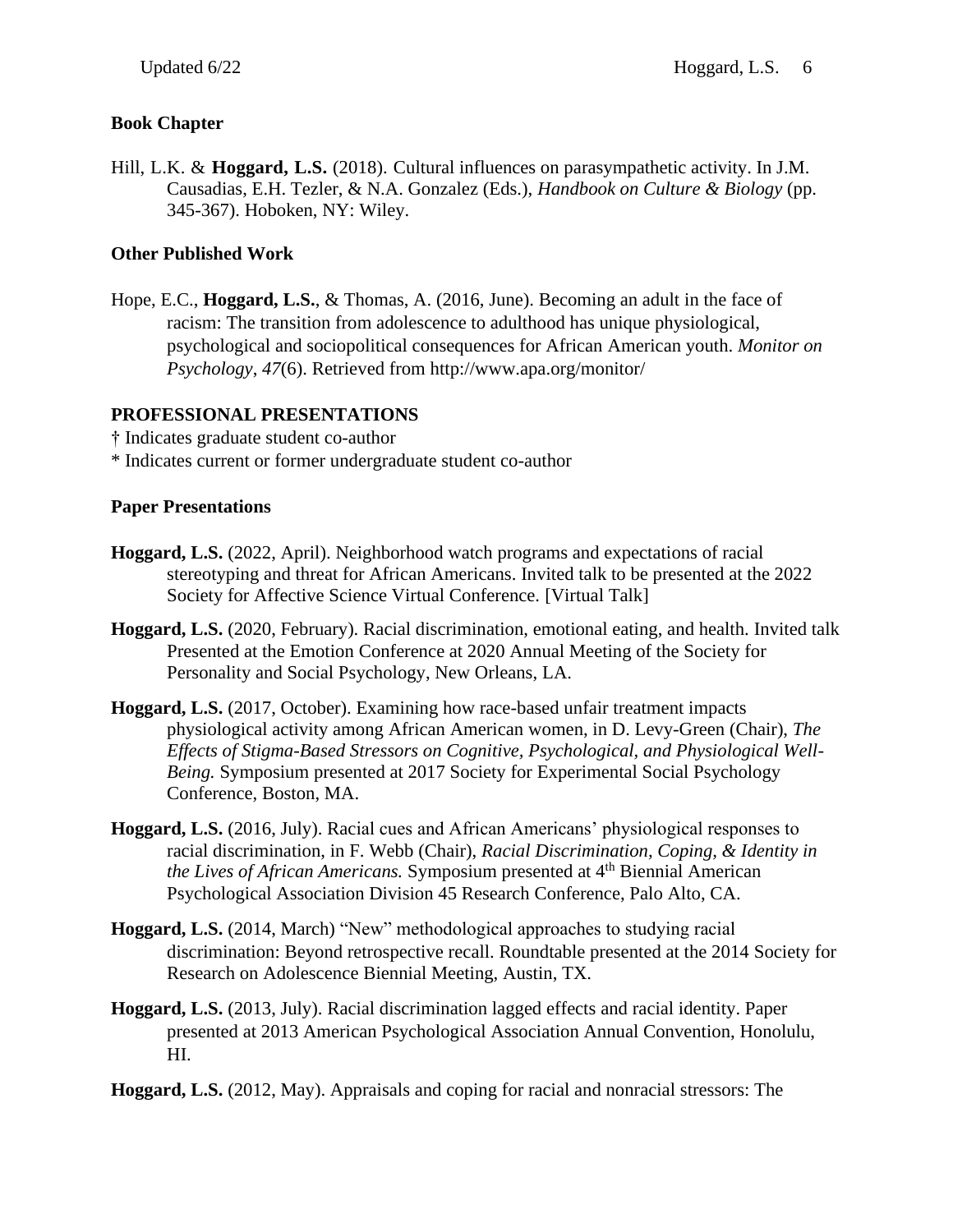importance of racial identity, in S. Douglass (Chair), *Minority Identities in the Face of Discrimination: An Exploration of Emotional, Attitudinal, and Behavioral Correlates*. Symposium presented at 2<sup>nd</sup> Biennial American Psychological Association Division 45 Research Conference, Ann Arbor, MI.

**Hoggard, L.S.** (2012, January). Racial identity in action: Implications for African Americans' emotional responses to racial and nonracial mistreatment, In M. Trujillo (Chair), *Sticks and Stones...: Emotional and Behavioral Consequences of Seemingly Innocuous Racial Mistreatment.* Symposium presented at 13<sup>th</sup> Annual Meeting of the Society of Personality and Social Psychology, San Diego, CA.

# **Select Poster Presentations**

- Taggart, T., Adams, L., Richmond, J., **Hoggard, L.S.,** Powell, W. (2017, November). Adaptation and implementation of a smartphone application to assess neighborhood violence, alcohol, and drug exposure among young adult African American men. Poster presented at American Public Health Association Annual Meeting, Atlanta, GA.
- **Hoggard, L.S.** & Hill, L.K. (2016, March). Examining How Racial Discrimination Impacts Sleep Quality in African Americans: Is Perseveration the Answer? Citation poster presented at the 74th Annual Meeting of the American Psychosomatic Society, Denver, CO.
- Hill, L.K., **Hoggard, L.S** (2016, March). Contrasting Effects: The John Henryism Hypothesis and Heart Rate Variability in African Americans. Citation poster presented at the 74<sup>th</sup> Annual Meeting of the American Psychosomatic Society, Denver, CO.
- **Hoggard, L.S.** (2014, March). Unpacking racial discrimination: An Examination of the racial discrimination processes and consequences. Poster presented at 72<sup>nd</sup> Annual American Psychosomatic Society Scientific Meeting, San Francisco, CA.
- \*Smith, K., **Hoggard, L.S.**, & Sellers, R.M. (2012, April). African American college students' perceptions of university interracial climate and well-being. Poster presented at 2012 Undergraduate Research Opportunity Program (UROP) Spring Research Symposium, University of Michigan, Ann Arbor, MI. (Winner of the best student poster presentation)
- \*Kibuule, G., **Hoggard, L.S.**, & Sellers, R.M. (2012, April). Racial discrimination: Affective and physiological consequences. Poster presented at 2012 Undergraduate Research Opportunity Program (UROP) Spring Research Symposium, University of Michigan, Ann Arbor, MI.
- **Hoggard, L.S.**, & Sellers, R.M. (2011, January). Racial discrimination: A potentially distinct stressor with affective consequences. Poster presented at  $12<sup>th</sup>$  Annual Meeting of the Society of Personality and Social Psychology, San Antonio, TX.
- \*Jerald, M., **Hoggard, L.S.**, & Sellers, R.M. (2010, July). The associations among intergroup contact, racial identity, and body dissatisfaction in African American college women.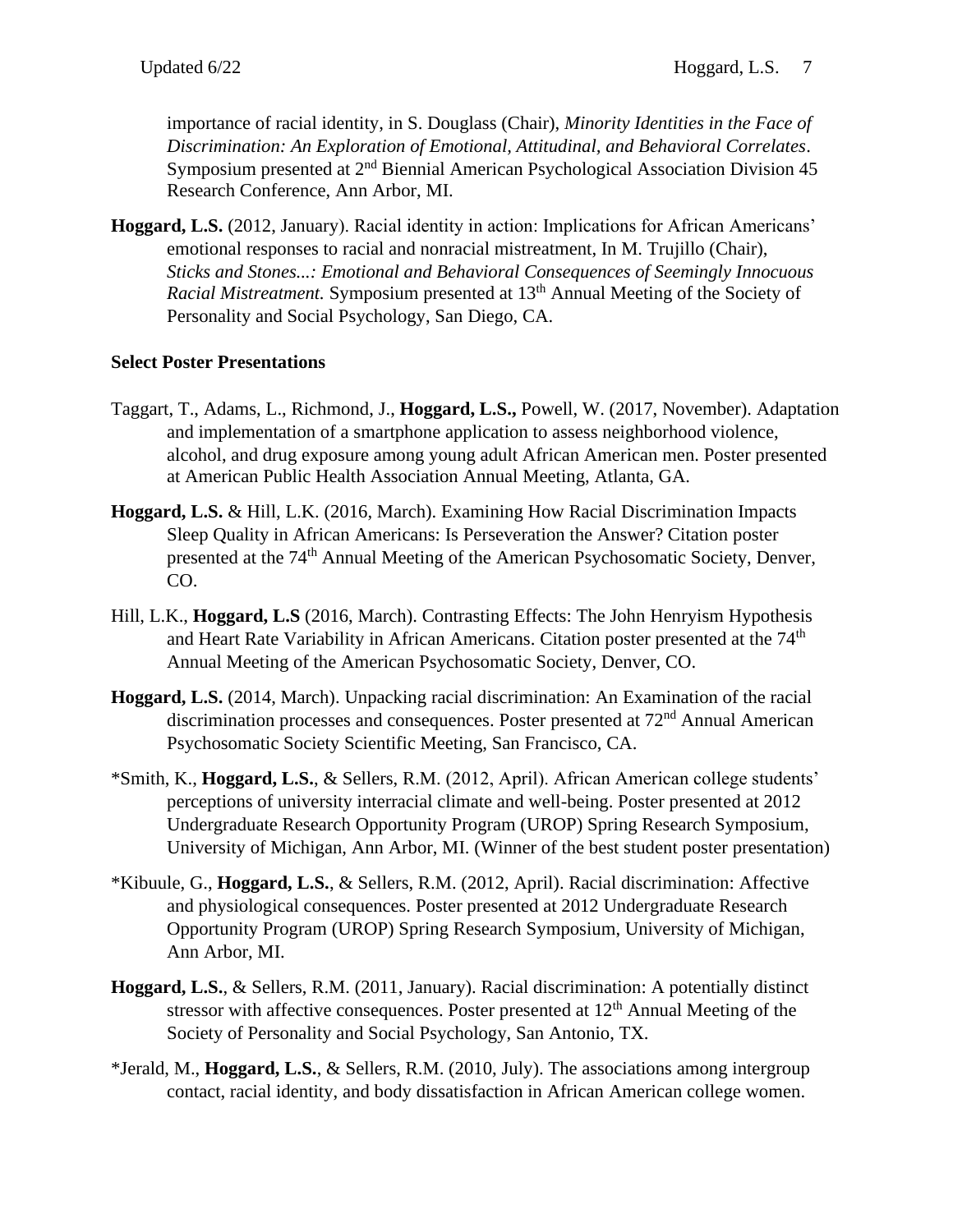Poster presented at Summer Research Opportunity Program (SROP) 2010 Research Symposium, University of Michigan, Ann Arbor, MI.

- **Hoggard, L.S.**, Byrd, C.M., Sellers, R.M. (2010, June). Racial discrimination: A stressor with unique appraisals and coping strategies? Poster presented at Inaugural American Psychological Association Division 45 Conference, Ann Arbor, MI.
- \*Carr, J., **Hoggard, L.S.**, & Sellers, R.M. (2009, July). Influence of racial composition of school and neighborhood on African American adolescents' mental health and racial identity. Poster presented at Summer Research Opportunity Program (SROP) 2009 Research Symposium, University of Michigan, Ann Arbor, MI.

# **INVITED PRESENTATIONS**

- **Hoggard, L.S.** (2022, June). African Americans' evaluations of and experiences with law enforcement and Neighborhood Watch Programs. Presented at UC Santa Barbara. Santa Barbara, CA. [Virtual Talk]
- **Hoggard, L.S.** (2018, November). From the lab to neighborhoods: An examination of the psychological and physiological consequences of racial discrimination. Presented at Princeton University. Princeton, NJ.
- **Hoggard, L.S.** (2018, April). From the lab to the streets: Investigating the psychological and physiological consequences of racial discrimination. Presented at New York University Steinhardt. New York, NY.
- **Hoggard, L.S.** (2016, October). Toward a better understanding of how African Americans experience and respond to racial discrimination. Presented at North Carolina State University. Raleigh, NC.
- **Hoggard, L.S.** (2012, November). In the laboratory and in real life: A glimpse into the psychological experience of racial discrimination. Presented at Brooklyn College City University of New York. Brooklyn, NY.

# **MEDIA INTERVIEWS**

Moore, T., Caspani, M., Layne, N., Washington, A., Warburton, M., & Shalal, A. (2020, June 17). Mothers as 'trauma surgeons:' the anguish of raising black boys in America. *Reuters.* Retrieved from https://www.reuters.com/article/us-minneapolis-police-black-women/mothers-as-traumasurgeons-the-anguish-of-raising-black-boys-in-america-idUSKBN23O3N5

# **TEACHING EXPERIENCE**

# **Graduate Teaching**

Fall 2022 *Professor*, Advanced Studies in Racial/Ethnic Disparities in Health, Rutgers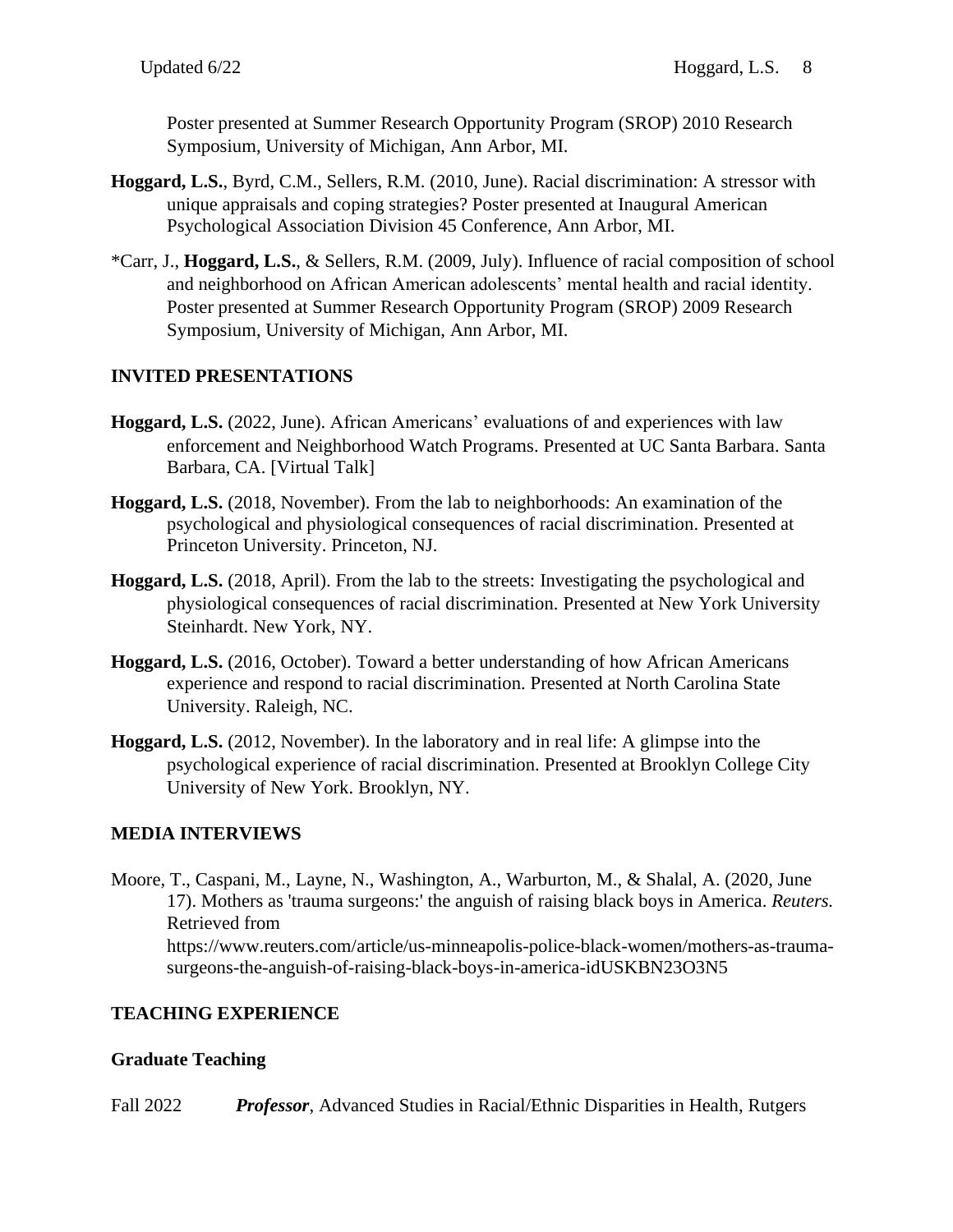University-New Brunswick, Department of Psychology, Piscataway, NJ.

## **Undergraduate Teaching**

| Spring $2018$ -<br>Spring 2020 | <b>Professor</b> , Personality Psychology, Rutgers University-New Brunswick,<br>Department of Psychology, Piscataway, NJ.                       |
|--------------------------------|-------------------------------------------------------------------------------------------------------------------------------------------------|
|                                | 2009, 2011-12 <i>Instructor</i> , Introduction to Psychology, two sections, University of Michigan,<br>Department of Psychology, Ann Arbor, MI. |
| Winter 2011                    | <i>Instructor</i> , Research Methods in Psychology, two sections, University of<br>Michigan, Department of Psychology, Ann Arbor, MI.           |
| <b>Fall 2010</b>               | <i>Instructor</i> , Personality Psychology, two sections, University of Michigan,<br>Department of Psychology, Ann Arbor, MI.                   |

# **GUEST LECTURE**

**Hoggard, L.S.** (2020, Fall). Race-related Stress, Coping, and Health. In the Undergraduate course *Stress and Coping*. Lecture given at Department of Kinesiology and Physical Education, University of Toronto, Toronto, ON. [Virtual Lecture]

# **MENTORING ACTIVITIES**

### **Rutgers University-New Brunswick, Department of Psychology**

### Ph.D. Dissertations

Committee Member: Kristina Howansky (2018-2019); Steven J. Jones (2020-2021); Lina Saud (2020-2021); Rebecca Cipollina (2021-2022)

Masters Chair: Vanessa Hatton (2019-2021); Aleksandr Tikhonov (2019-2021) Committee Member: Melanie Maimon (2018-2019); Rebecca Cipollina (2018-2019)

Qualification Exams Chair: Vanessa Hatton (2022); Aleksandr Tikhonov (2022) Committee Member: Kimberly Chaney (2018); Analia Albuja (2018); Steven Jones (2019); Caitlin Bronson (2019); Lina Saud (2020)

Honors Theses Chair: Aldazia Green (2021-2022; Recipient of the Alice and Walter Phillips Award for Outstanding Thesis; Recipient of the Henry Rutgers Scholar Award) External Committee Member: Alexa Beacham (2019), Department of Psychology, Ursinus College (Chair: Vanessa Volpe)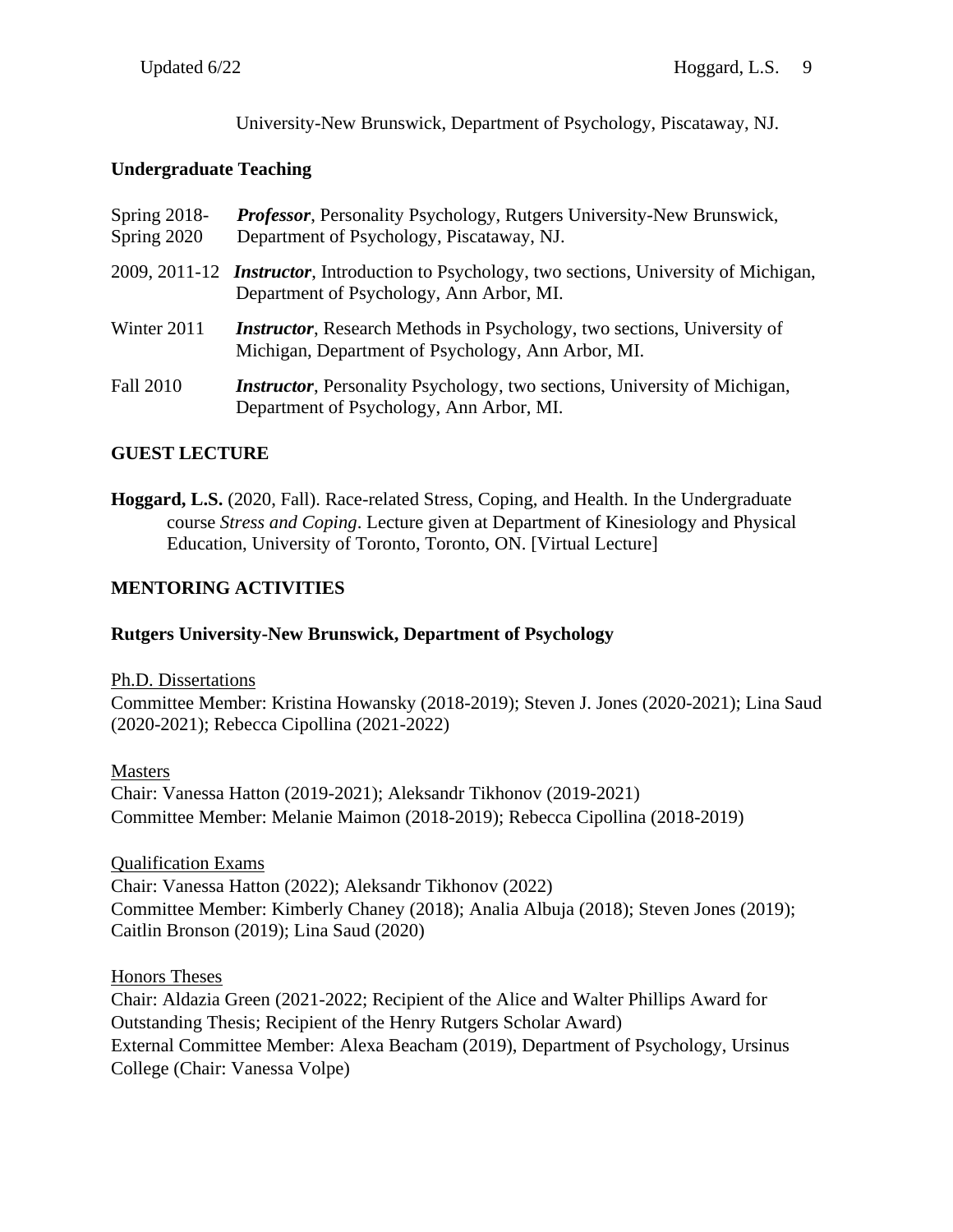Advanced Independent Study 2020-2021: Adia Moore (Aresty) 2020: Pooja Kansagra (Cooper Fellowship) 2020: Aldazia Green (McNair Scholar)

| 2017-Present: Supervisor, Undergraduate Student Research Assistantships |                 |
|-------------------------------------------------------------------------|-----------------|
| Caitlynn Harris                                                         | Noah Hoffman    |
| Gloria Gomez                                                            | Sarah Davis     |
| Maha Hadaya                                                             | Denise Ventura  |
| Rajas Nagpurkar                                                         | Kayla Ostrishko |
| Najah Arnold                                                            | Mariam Basta    |
| Bianca Hernandez                                                        | Kayla Daly      |

| 2018-Present: Supervisor, Postbaccalaureate Researchers |                     |  |
|---------------------------------------------------------|---------------------|--|
| Anne Lieber                                             | <b>Almier McCoy</b> |  |
| Yasmeen Hamadeh                                         | Taylor Fellenz      |  |

| <b>Graduate Student Lab Affiliates</b> |
|----------------------------------------|
| Zaire Ali                              |
| <b>Steven Jones</b>                    |

Caitlin Bronson Rebecca Cipollina

### **University of North Carolina at Chapel Hill, Department of Psychology and Neuroscience**

| 2014-2016: Supervisor, Undergraduate Student Research Assistantships |                |
|----------------------------------------------------------------------|----------------|
| Sarah Agyapong                                                       | Emma Rich      |
| Sara Brame                                                           | Ellie Wallace  |
| India Jenkins                                                        | Angell Wescott |
| Lily Jones                                                           | Jiwoon Bae     |
| <b>Sydney Lane</b>                                                   |                |

2014-2015: Co-Chair, Honors Thesis Committee Emma Rich

## **University of Michigan, Department of Psychology**

|                                                                      | 2011-2013: Graduate Student Mentor, Undergraduate Research Opportunity Program (UROP) |
|----------------------------------------------------------------------|---------------------------------------------------------------------------------------|
| Grace Kibuule                                                        |                                                                                       |
| Keima Smith                                                          |                                                                                       |
| 2009-2013: Supervisor, Undergraduate Student Research Assistantships |                                                                                       |
| <b>Charlie Alter</b>                                                 | Tierra Byrd                                                                           |
| Victoria Amponsah                                                    | <b>Brittany Cornwell</b>                                                              |
| Callan Banach                                                        | Kristen Crum                                                                          |
| <b>Michael Barnes</b>                                                | Denisa Fann                                                                           |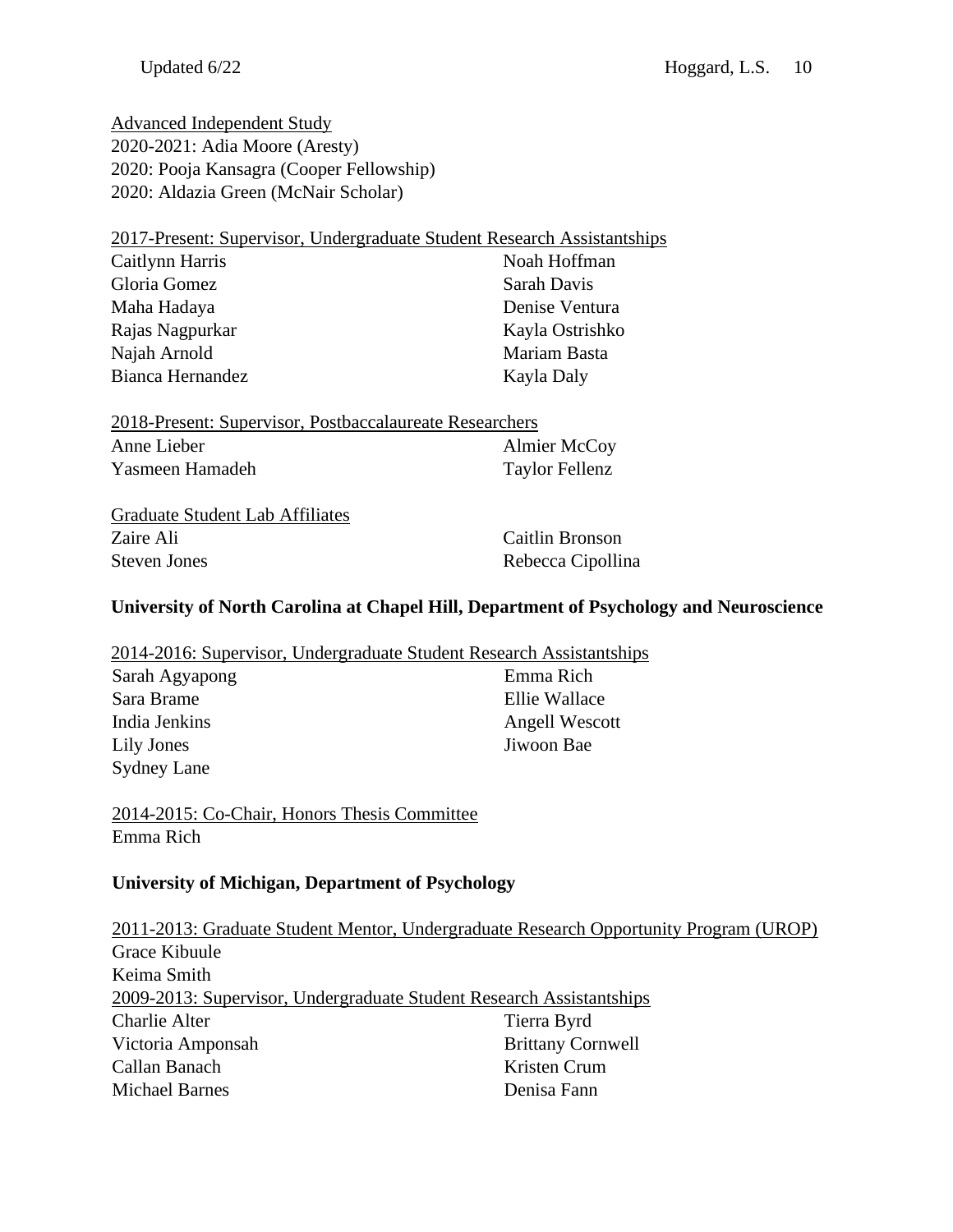Alanna Farber Julia Finkel Alissa Friedlander Clara Jones Sydney Kelpin Grace Kibuule Jenna Kraft Lesley McGee Jamie Narkun Annick Odom Andrew O'Shea Matthew Perkins

Shanice Person Kara Quintal Mandy Scott Elizabeth Shutty Keima Smith Katherine Slaga Ellen Stults Brian Tucker Vera Vozlyublennaya Alana Weiss Nydorf Chelsey Wertz

# 2009-2010: Graduate Student Mentor, Summer Research Opportunity Program (SROP) Jabrilla Carr Morgan Jerald

### **PROFESSIONAL SERVICE**

#### **National Service**

| 2021-Present | <b>Conference Reviewer</b>                                                                                                                           |
|--------------|------------------------------------------------------------------------------------------------------------------------------------------------------|
|              | Society for Research on Adolescence                                                                                                                  |
| 2020-Present | <b>Grant/Fellowship Reviewer</b>                                                                                                                     |
|              | National Science Foundation (Panelist and Ad-hoc reviewer)                                                                                           |
|              | Russell Sage Foundation (Ad-hoc reviewer)                                                                                                            |
| 2016-Present | <b>Consulting Editor</b>                                                                                                                             |
|              | Cultural Diversity and Ethnic Minority Psychology                                                                                                    |
| 2012-Present | <b>Ad Hoc Reviewer</b>                                                                                                                               |
|              | Perspectives on Psychological Science; Journal of Experimental Social                                                                                |
|              | Psychology; Personality and Social Psychology Bulletin; Social Psychological<br>and Personality Science; Basic and Applied Social Psychology; Health |
|              | Psychology; Psychophysiology; International Journal of Psychophysiology;<br>Annals of Behavioral Medicine; BMC Public Health; Journal of Black       |
|              | Psychology; Social Problems; International Journal of Transpersonal Studies;                                                                         |
|              | Journal for Research on Adolescents; Journal of Ethnicity in Substance Abuse;                                                                        |
|              | <b>Frontiers in Psychology</b>                                                                                                                       |
| 2010, 2012   | Inaugural & $2nd$ Biennial American Psychological Association Division 45<br><b>Conference Planning Committee</b>                                    |
|              |                                                                                                                                                      |

#### **Departmental Service**